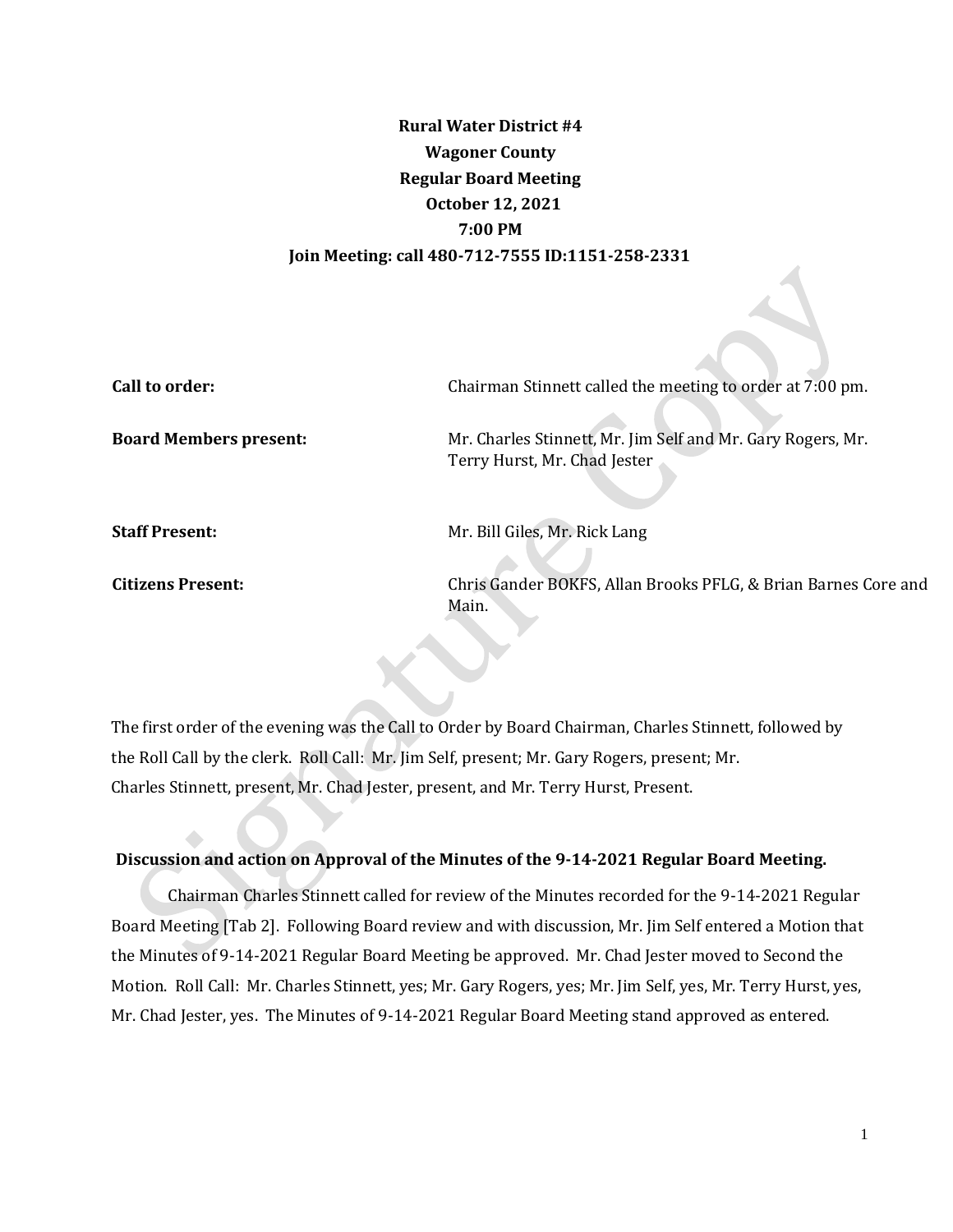#### **Discussion and action on approval on items from citizens present.**

No citizens present.

#### **Discussion and Review of the Manager's Report/Status Report.**

Mr. Giles referred the Board to the Manager's Report [Tab 3]. Mr. Rick Lang's first order of business was to relate that there had been 28,041,700 gallons of water purchased from the City of Tulsa for September. He then related that September sales records confirm ninety-four (94) meters sold during the month and sixty-three (63) meters installed.

There were two leaks that were 10,000 gallons in September the rest were small. The pumpage from the water plant in September was 92,494,000 gals. He had no additional information; no discussion or questions arose --- no action was required.

### **Discussion and Review on the Engineering Report.**

Mr. Giles referred the Board to the Engineering report [Tab 3]. Ryan stated that there's not a whole lot of change in the engineering report. The 61<sup>st</sup> Street from 193<sup>rd</sup> E. Ave. to 209<sup>th</sup> E. Ave. is complete and in service. The Waste Water Treatment Plant milestones are:

Evaluate Bids and Make Recommendation to Board: October 12th 2021

Board Approval of Construction Contract contingent on Contractor providing required bonds October 12, 2021

Notice to Proceed: January 3rd, 2022

Construction Completion: January, 2023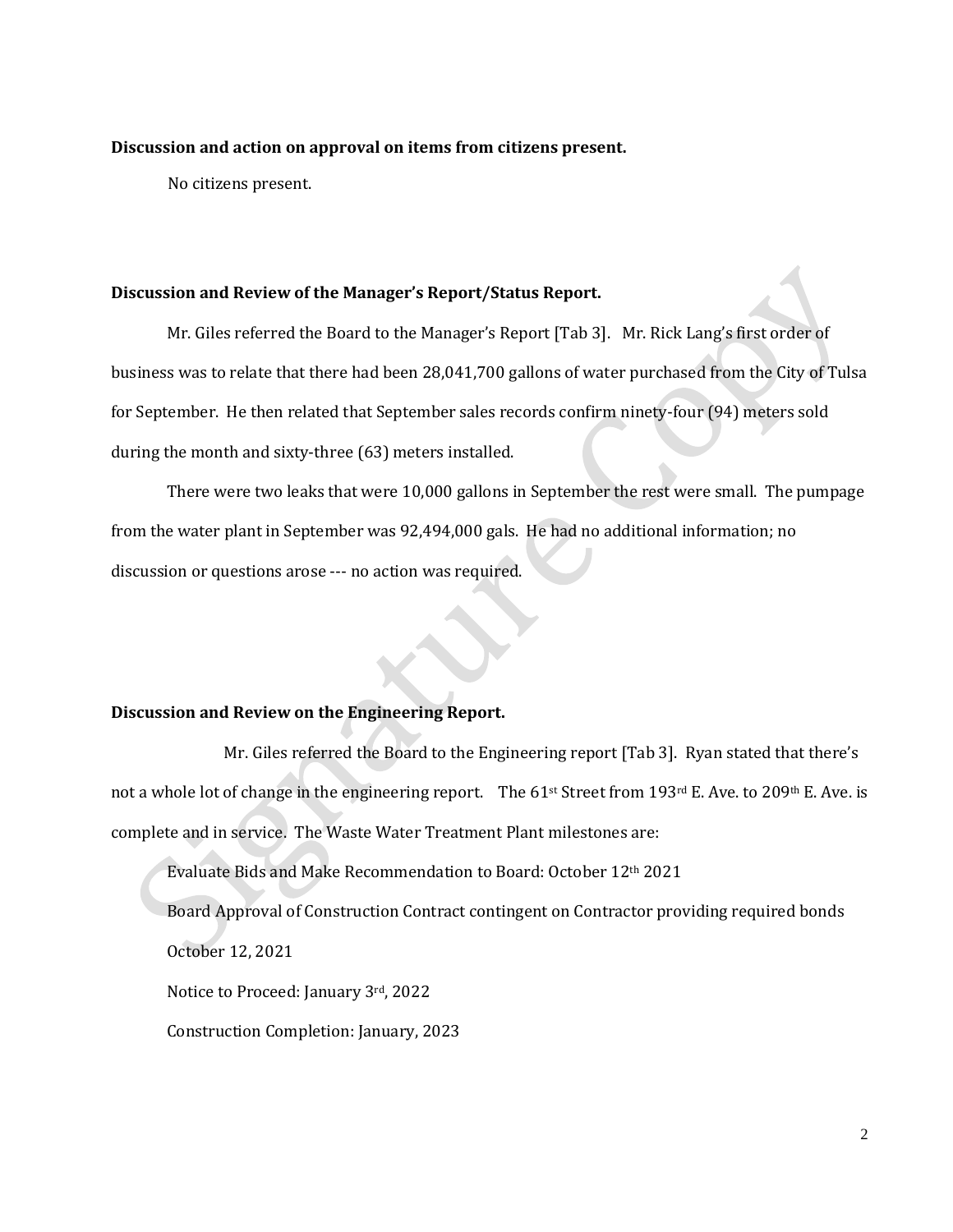Rick then inquired whether there were any questions; no questions or discussion arose and no action was required.

#### **Discussion and review of the Business Managers Report**

Mr. Giles referred the Board to The Business Manager's Report [Tab 3, final page] to

review account balance figures as of the end of August.

The New Debt Service Fund has a balance of \$128,361.23.

Oneta Energy update: September bill submitted.

The Reserve Fund has a balance of \$2,329,039.09.

The Current Debt Service Reserve balance \$169,308.86.

Sewer Plant loan update.

No questions or discussion arose on the Business Manager's Report and no action was required

at this time.

# **Discussion and action on approval of Pay Requisition #6 in the amount of \$68,715.05 for billing of the 101st Street Relocation project.**

Mr. Giles referred the Board to [Tab 4]. Mr. Ryan Smith stated that pay request #6 is for

\$57,748.60 to Cook Consulting and to POE for \$10,966.45.

After discussion, Mr. Gary Rogers entered a Motion that the Pay Requisition #6 in the amount of \$68,715.05 for billing of the 101<sup>st</sup> Street Relocation project for materials and Engineering be approved; Mr. Chad Jester Entered a Second to the Motion.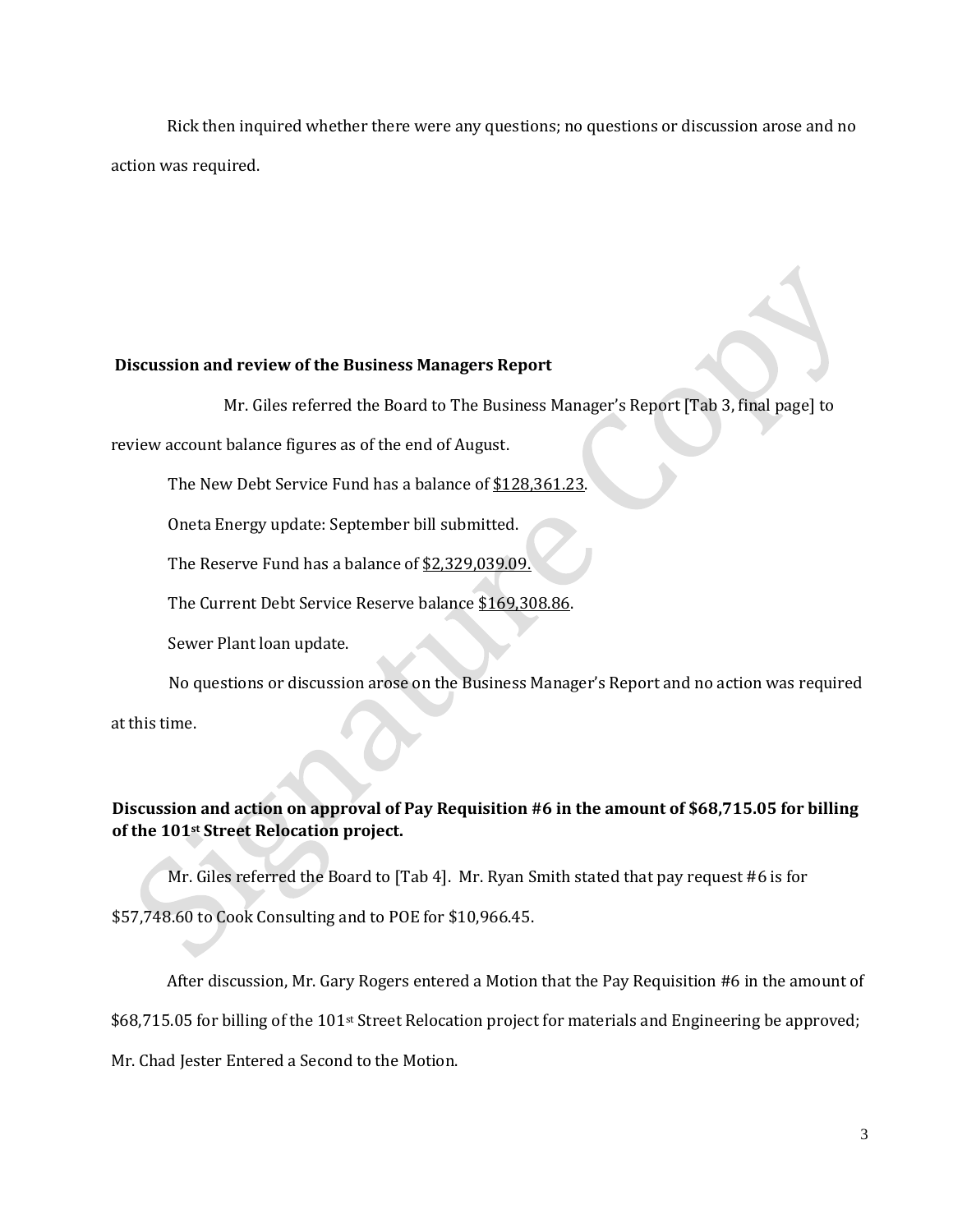Roll Call: Mr. Jim Self, yes; Mr. Gary Rogers, yes; Mr. Charles Stinnett yes; Mr. Terry Hurst, yes, Mr. Chad Jester, yes.

The Motion to approve the Pay Requisition #6 in the amount of \$68,715.05 for billing of the 101st Street Relocation project., stands approved as presented.

# **Discussion and action on approval of disposal of excess inventory: 2008 Chevy 1500 pickup for the highest sealed bid at or over \$5,000.00.**

Mr. Rick Lang stated that he has looked at Kelly Blue Book and looked at the values of the vehicles. Mr. Lang is requesting that the board approve to take sealed bids on the vehicles and the highest bid at or over \$5,000.00 gets the vehicle.

Mr. Chad Jester entered a Motion to the approval of disposal of excess inventory: 2008 Chevy

1500 pickup for the highest sealed bid at or over \$5,000.00 to be approved; Mr. Jim Self Entered a

Second to the Motion.

Roll Call: Mr. Jim Self, yes; Mr. Gary Rogers, yes; Mr. Charles Stinnett yes; Mr. Terry Hurst, yes, Mr. Chad Jester, yes.

The Motion to approve the of disposal of excess inventory: 2008 Chevy 1500 pickup for the highest sealed bid at or over \$5,000.00, stands approved as presented.

# **Discussion and action on approval of disposal of excess inventory: 2014 Ford F150 pickup for the highest sealed bid at or over \$7,500.00.**

Mr. Jim Self entered a Motion on approval of disposal of excess inventory: 2014 Ford F150

pickup for the highest sealed bid at or over \$7,500.00 be approved; Mr. Chad Jester Entered a Second to

the Motion.

Roll Call: Mr. Jim Self, yes; Mr. Gary Rogers, yes; Mr. Charles Stinnett yes; Mr. Terry Hurst, yes, Mr. Chad Jester, yes.

The Motion to approve the disposal of excess inventory: 2014 Ford F150 pickup for the highest sealed bid at or over \$7,500.00, stands approved as presented.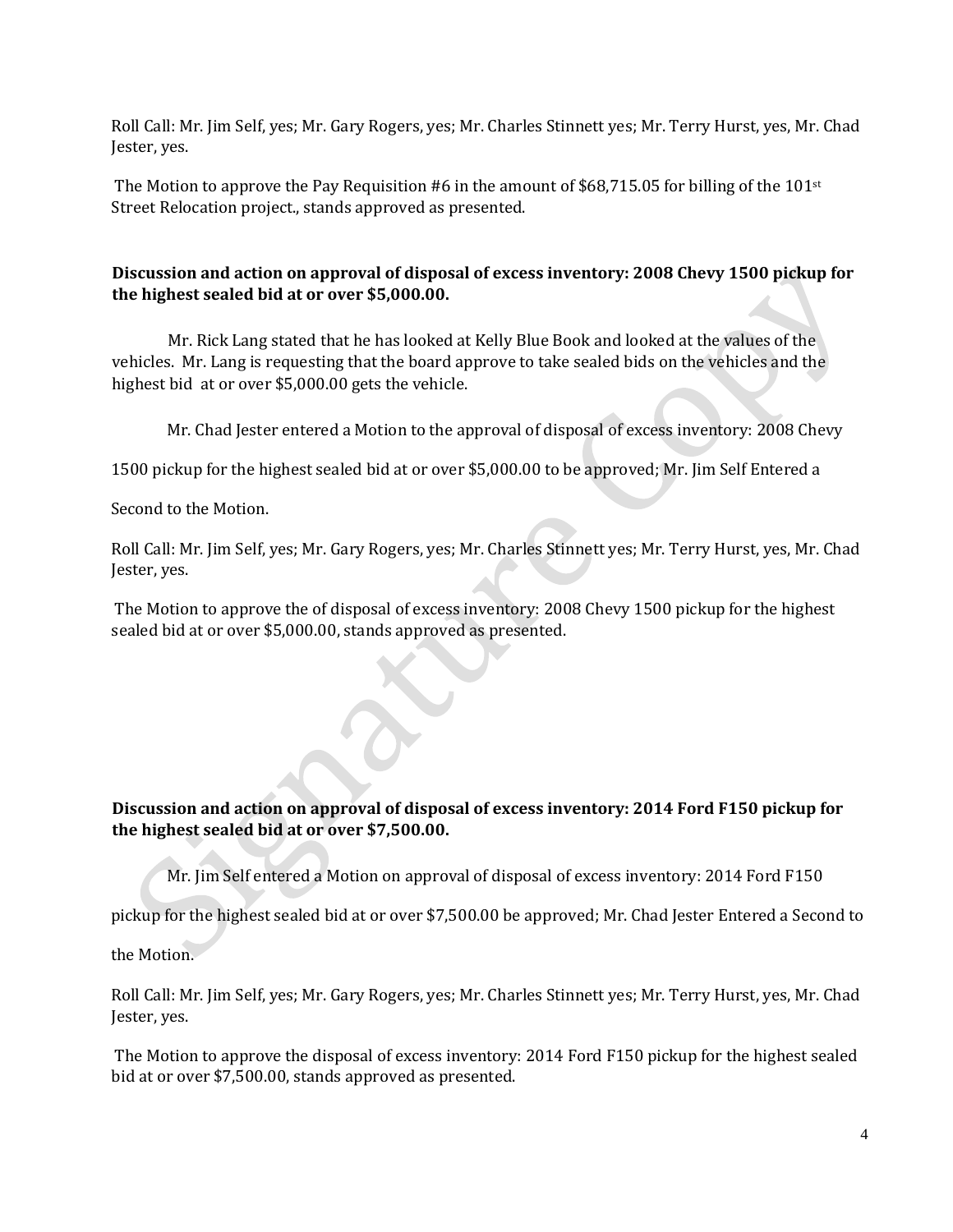# **Discussion and action on approval to release water service to the City of Broken Arrow for the project of Hwy 51, per attached map, due to previously approved water service to adjacent businesses.**

Mr. Giles referred the Board to [Tab 5]. Mr. Rick Lang also referred the Board to a map. The property is on Highway 51 across the highway from Braums and Blue Bell, on the side of Quick Trip. It is right past the neighborhood. There is one lot that is 5.47 Acres and the next is 7.05 Acres. In order for the district to serve them water it will require a road bore underneath Highway 51. The neighborhood that is there is serviced by the City of Broken Arrow and Mr. Lang is suggesting to release the property to the City of Broken Arrow to service the property. The District will come back at next month's meeting to discuss de-annexing the property to City of Broken Arrow.

Mr. Gary Rogers entered a Motion on approval to release water service to the City of Broken Arrow for the project of Hwy 51, per attached map, due to previously approved water service to adjacent businesses. Mr. Jim Self Entered a Second to the Motion.

Roll Call: Mr. Jim Self, yes; Mr. Gary Rogers, yes; Mr. Charles Stinnett yes; Mr. Terry Hurst, yes, Mr. Chad Jester, yes.

The Motion to approve to release water service to the City of Broken Arrow for the project of Hwy 51, per attached map, due to previously approved water service to adjacent businesses, stands approved as presented.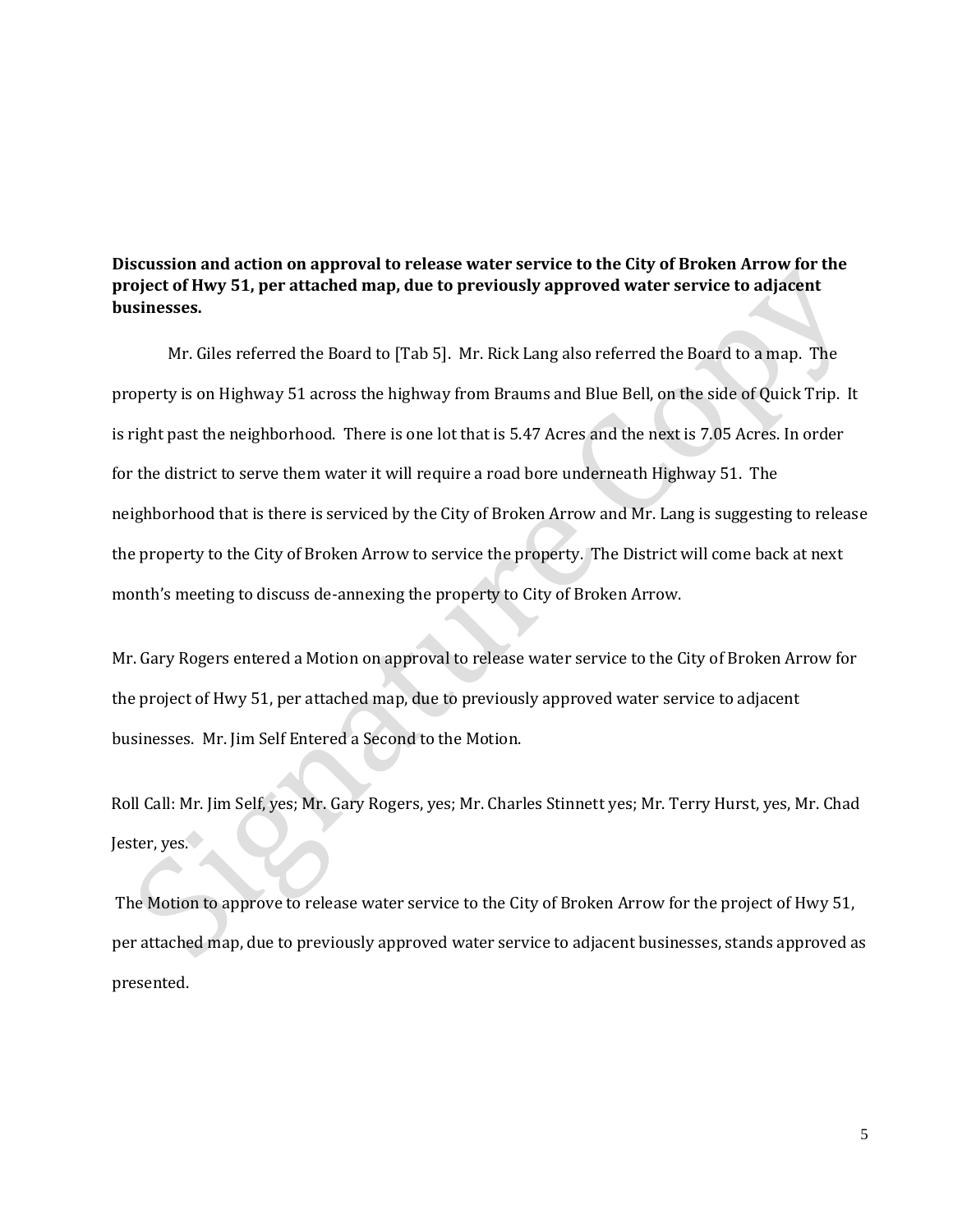**Discussion and action to approve awarding the Wastewater Treatment Plant project to Daris Contractors, Inc. in the amount of \$19,541,400.00.**

Mr. Giles referred the Board to [Tab 5]. Mr. Ryan Smith stated that Thursday, October 7<sup>th</sup> was

the bid opening. The lowest bid was \$19,541,400.00 by Daris Contractors, Inc.

Mr. Chad Jester entered a Motion to approve awarding the Wastewater Treatment Plant project to Daris

Contractors, Inc. in the amount of \$19,541,400.00. Mr. Terry Hurst Entered a Second to the Motion.

Roll Call: Mr. Jim Self, yes; Mr. Gary Rogers, yes; Mr. Charles Stinnett yes; Mr. Terry Hurst, yes, Mr. Chad

Jester, yes.

The Motion to approve approval to approve awarding the Wastewater Treatment Plant project to Daris Contractors, Inc. in the amount of \$19,541,400.00, stands approved as presented.

**Consider and take action with respect to a resolution authorizing a loan from the Oklahoma Resources Board in the amount of not to exceed \$21,580,000.00; approving the issuance of a note in the amount of not to exceed \$21,580,000.00, secured by a pledge of revenue and a mortgage and authorizing its execution; approving and authorizing the execution of a loan agreement for clean water SRF loan; designating a local trustee and approving and authorizing the execution of a trust agreement; approving and authorizing the execution of a mortgage with power of sale and security agreement; approving various covenants; approving and authorizing payment of fees and expenses; approving a parity agreement; and containing other provisions relating thereto.**

Mr. Giles referred the Board to [Tab 6].

Mr. Allan Brooks (Public Finance Law Group) discussed the process by which the existing loan for the

Sewer Plant construction was de-obligated and negotiated as a new loan for a larger sum to

accommodate the \$increase due to the spike in costs.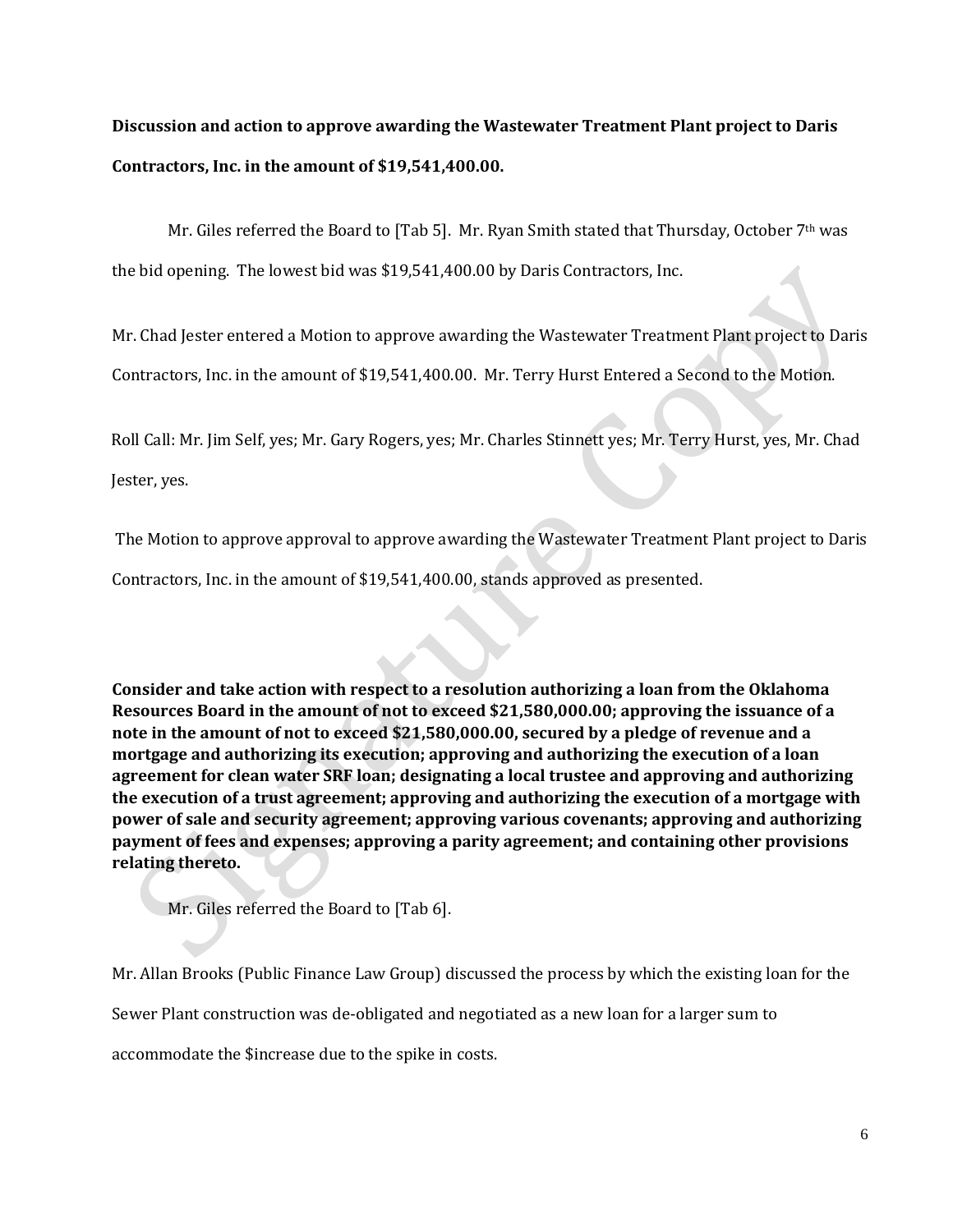He further explained that after tonight's anticipated approval of the loan resolution, the matter goes before the OK Water Board on their agenda for approval on the  $19th$ , with the closing of the loan scheduled for the 21st.

Mr. Chris Gander (Bank of Oklahoma Financial Services) further explained the role of the Trustee Bank in this process.

After discussion, Mr. Chad Jester entered a Motion on approval to Consider and take action with respect to a resolution authorizing a loan from the Oklahoma Resources Board in the amount of not to exceed \$21,580,000.00; approving the issuance of a note in the amount of not to exceed \$21,580,000.00, secured by a pledge of revenue and a mortgage and authorizing its execution; approving and authorizing the execution of a loan agreement for clean water SRF loan; designating a local trustee and approving and authorizing the execution of a trust agreement; approving and authorizing the execution of a mortgage with power of sale and security agreement; approving various covenants; approving and authorizing payment of fees and expenses; approving a parity agreement; and containing other provisions relating thereto.Mr. Gary Rogers Entered a Second to the Motion.

Roll Call: Mr. Jim Self, yes; Mr. Gary Rogers, yes; Mr. Charles Stinnett yes; Mr. Terry Hurst, yes, Mr. Chad Jester, yes.

The Motion to approve approval to Consider and take action with respect to a resolution authorizing a loan from the Oklahoma Resources Board in the amount of not to exceed \$21,580,000.00; approving the issuance of a note in the amount of not to exceed \$21,580,000.00, secured by a pledge of revenue and a mortgage and authorizing its execution; approving and authorizing the execution of a loan agreement for clean water SRF loan; designating a local trustee and approving and authorizing the execution of a trust agreement; approving and authorizing the execution of a mortgage with power of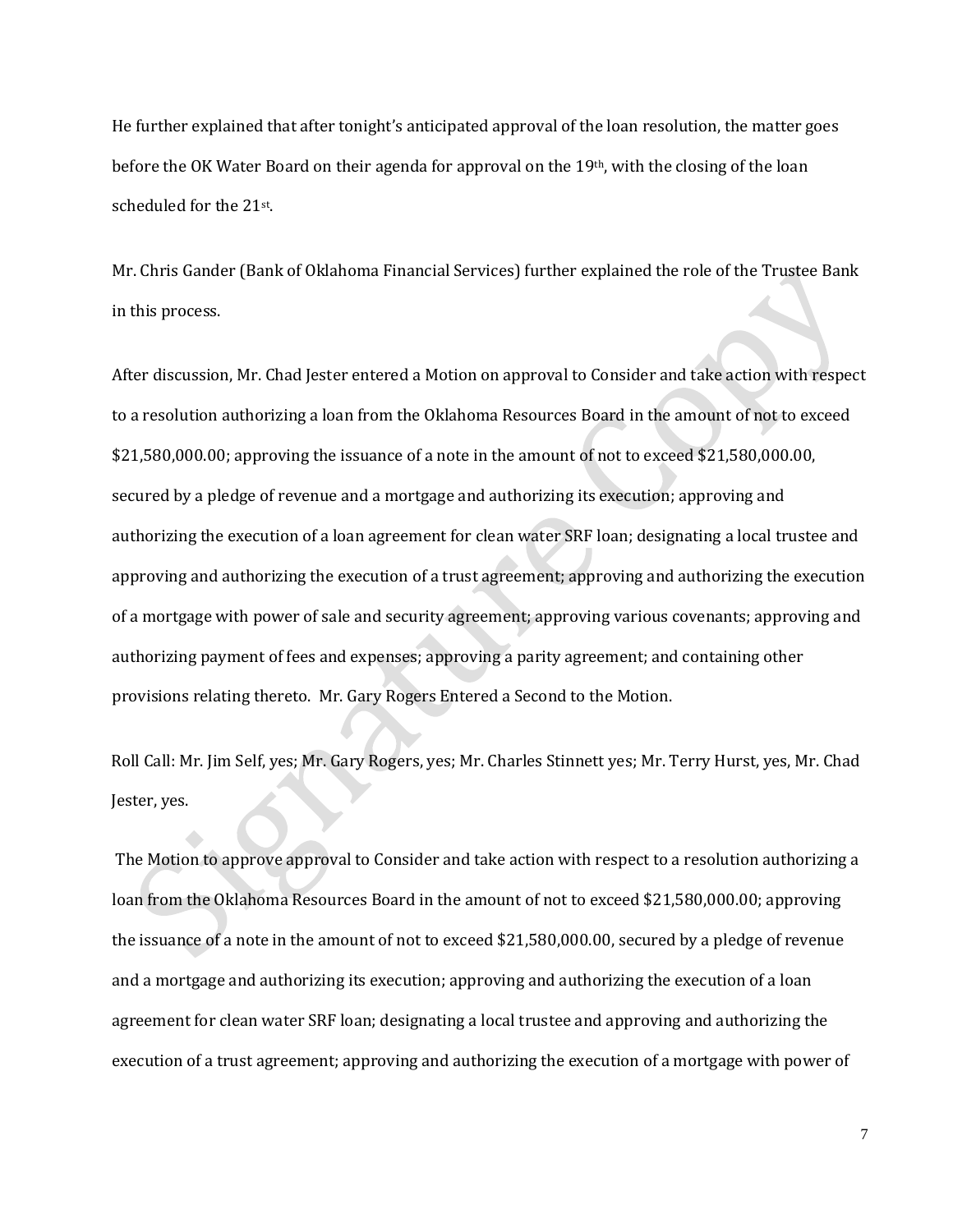sale and security agreement; approving various covenants; approving and authorizing payment of fees and expenses; approving a parity agreement; and containing other provisions relating thereto, stands approved as presented.

#### **Discussion and review on Water plant and distribution issues.**

Mr. Rick Lang stated that the new fan that was ordered for the VFD two months ago, will not be in until December. The VFD's that we have has been in service for about 12-13 years. Mr. Lang went ahead and ordered another VFD and it will not be here until February. Other than that, the plant is running well.

No questions or discussion arose on the Water Plant and Distribution and no action was required at this time.

# **Discussion and Review on Waste Water Plant and collection issues.**

Mr. Rick Lang stated that the sewer plant is running well at this time. After discussion, Mr. Lang said he had no additional information; no discussion ensued and no action was required.

#### **Discussion and review on Oneta power activity.**

The District's Business Manager, Mr. Bill Giles directed the Board's attention to variances [Tab 8]; he began to contrast the Oneta raw water activity for the year in terms of usage and revenue. [Note: this report is maintained on a calendar year basis.] The raw water usage for YTD was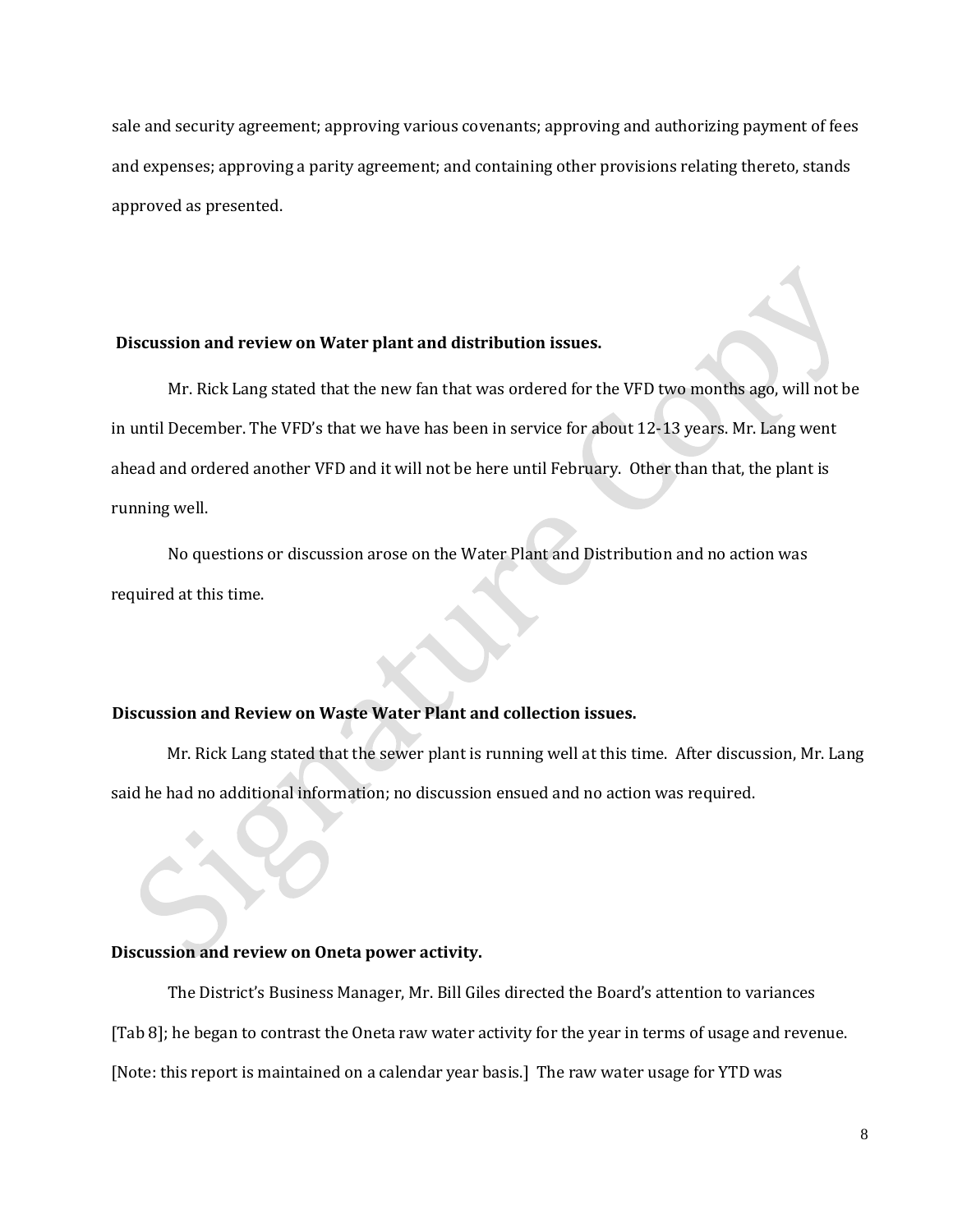897,000,000 gallons as compared to the prior year figure of 1,370,000,000 gallons, reflecting a decrease of -34.5%; corresponding revenue for YTD was \$330,852.60 contrasted with \$507,277.01 for the prior year also, reflecting a percentage of decrease at -34.8%.

Chairman Stinnett inquired whether there were any questions; none arose and no action was required.

### **Old Business.**

Mr. Rick Lang nor Mr. Bill Giles have no old business. No action was required.

### **New Business.**

**Under the Open Meeting Act, this agenda item is authorized only for matters not known about or which could not have been reasonable foreseen prior to the time of posting the agenda or any revised agenda.** 

Mr. Rick Lang nor Mr. Bill Giles have no old business. No action was required.

#### **Discussion and action of the Claims Lists.**

Mr. Giles directed the Board to the Claims Lists [Tab 12]. Following the Board's review of the Claims Lists, Chairman Stinnett inquired as to any questions or discussion. Mr. Charles Stinnett entered a Motion that the Claims List be approved; Mr. Chad Jester Entered a Second to the Motion.